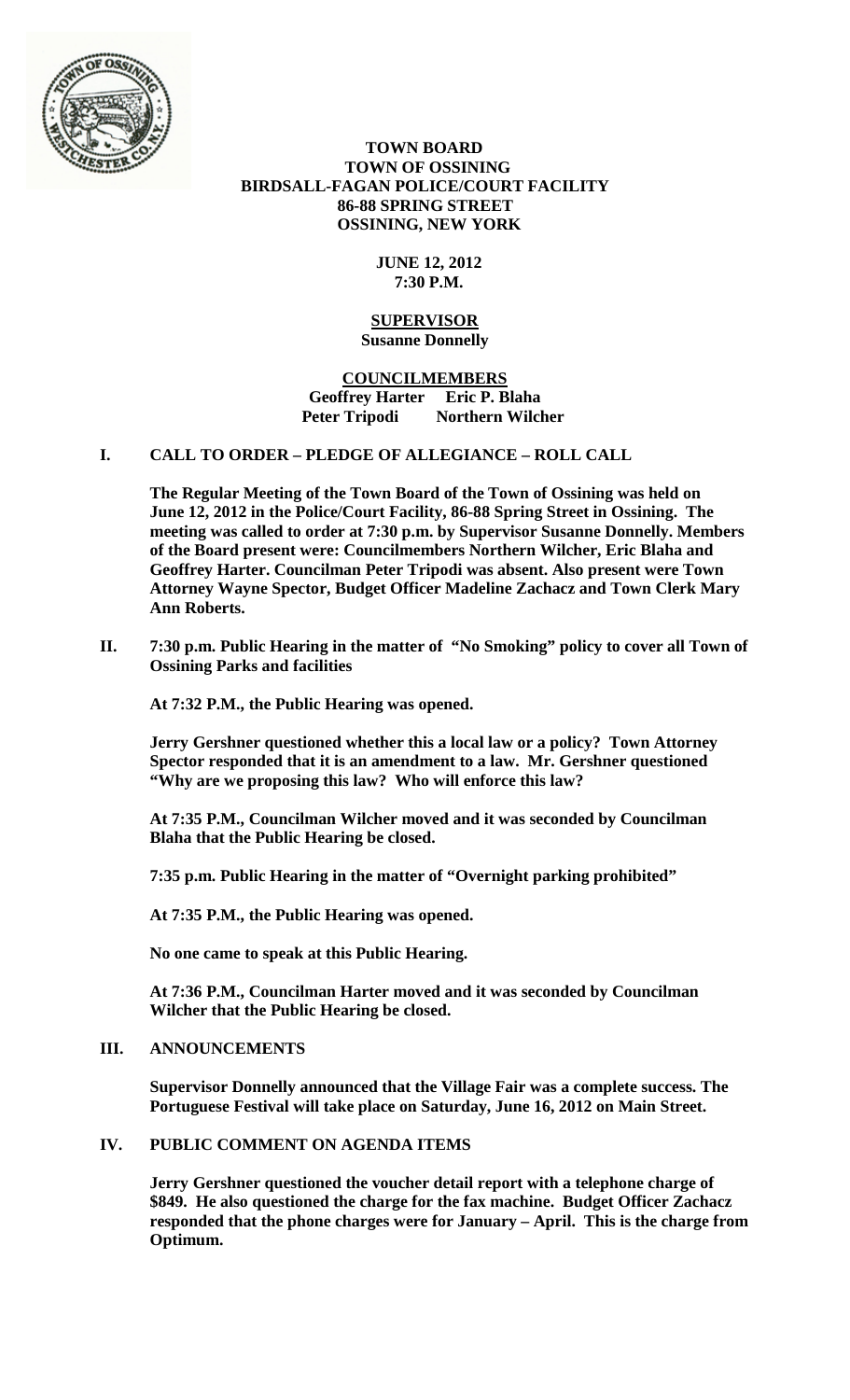### **V. BOARD RESOLUTIONS**

#### **A. Approval of Minutes**

**Councilmember Harter moved and it was seconded by Councilmember Wilcher that the following be approved:**

**Resolved, that the Town Board of the Town of Ossining hereby approves the May 22, 2012 Minutes of the Regular Meeting as presented.**

### **Motion Carried: Unanimously**

## **B. Approval of Minutes- Special Meeting**

**Councilmember Wilcher moved and it was seconded by Councilmember Harter that the following be approved:**

**Resolved, that the Town Board of the Town of Ossining hereby approves the June 5, 2012 Minutes of the Special Meeting as presented.**

#### **Motion Carried: Unanimously**

#### **C. Approval of Voucher Detail Report**

**Councilmember Harter moved and it was seconded by Councilmember Wilcher that the following be approved:**

**Resolved, that the Town Board of the Town of Ossining hereby approves the Voucher Detail Report dated June 12, 2012 in the amount of \$492,286.00**

#### **Motion Carried: Unanimously**

#### **D. Budget Modification**

**Councilmember Blaha moved and it was seconded by Councilmember Wilcher that the following be approved:**

**Resolved, that the Town Board of the Town of Ossining hereby makes the following budget adjustments to the 2012 adopted budget:**

| <b>TRANSFER TO G/L ACCOUNT</b>      | <b>AMOUNT</b> | <b>AMOUNT</b> | <b>TRANSFER FROM G/L ACCOUNT</b>  |
|-------------------------------------|---------------|---------------|-----------------------------------|
| 010.1110.0454 Court Security        | 20000.00      |               |                                   |
| 010.1110.0414 Contractual Steno     | 5000.00       | 25000.00      | 010.1110.0110 Part Time           |
| 010.1110.0419 Pers Service Overtime | 2000.00       | 2000.00       | 010.1110.0455 Translator          |
| 010.1220.0401 Supplies              | 1500.00       | 1500.00       | 010.1220.0110 Part Time           |
| 010.1330.0110 Part Time             | 750.00        | 750.00        | 010.1330.0109 Sick Incentive      |
| 010.1355.0449 Parts/ Labor          | 200.00        | 200.00        | 010.1355.0406 Telephone           |
| 010-1620-0201 Equipment             | 1445.00       |               |                                   |
| 010-1620-0438 Supplies              | 200.00        | 1645.00       | 010.1620.0436 Postage             |
| 010-1989-0487 IMA Study             | 6965.00       | 6965.00       | 010.0010.3089 State Aid- Other    |
| 010-6772-0402 Printing              | 40.00         |               |                                   |
| 010.6774.0110 RUOK Part Time        | 1200.00       | 1600.00       | 010.6770.0418 Contractual Food    |
| 020-3120-0410-Water                 | 282.00        | 282.00        | 020.3120.0424 Computer/Consultant |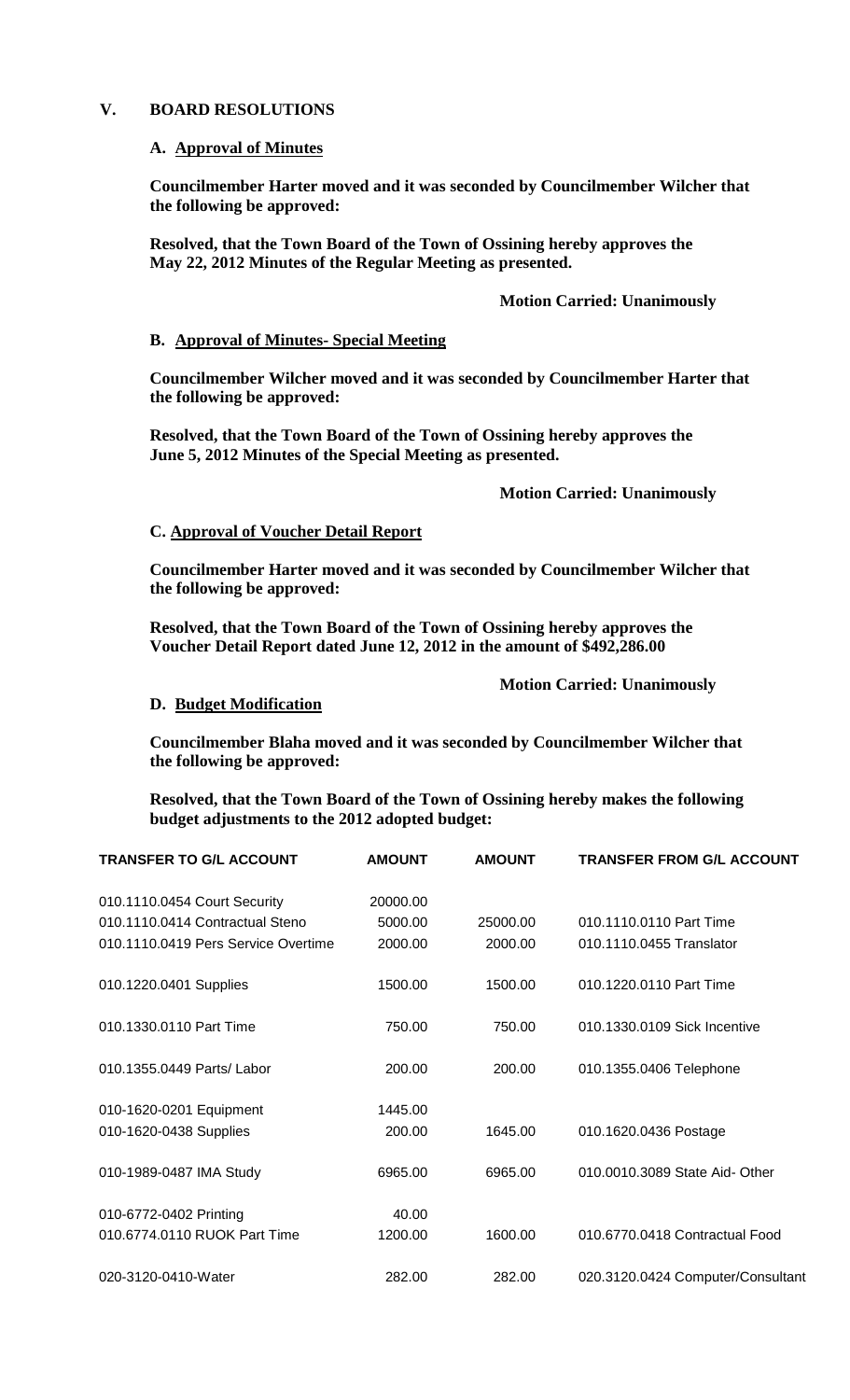| 020.9901.0900 Transfers                             | 6375.00           | 6375.00  | 020.0020.2665 Surplus Equipment             |
|-----------------------------------------------------|-------------------|----------|---------------------------------------------|
| 031-5010-0201- Equipment                            | 733.00            | 733.00   | 031.5010.0442 Environmental<br>Improvements |
| 031-5132-0419- Maint/ Repair                        | 2500.00           | 2500.00  | 031.5142.0450 Salt                          |
| 032.1910.0467 Liability<br>032.8810.0413 Consultant | 380.00<br>1500.00 | 1880.00  | 032.1990.0400<br>Contingency                |
| 045.9730.0610- Principal                            | 22681.00          | 22681.00 | 045.0045.4795 Fund Balance                  |
| 064.3410.0461 Village of Briarcliff<br>Contrac.     | 21115.00          | 21115.00 | 064.0064.4795 Fund Balance                  |

## **E. Auctions International Bid**

**Motion Carried: Unanimously**

**Councilmember Harter moved and it was seconded by Councilmember Blaha that the following be approved:**

**Whereas, the Town Board of the Town of Ossining has authorized the surplus of one former police vehicle and,** 

**Whereas, the Town Board has authorized this vehicle to be sold on Auctions International;**

**Resolved, that the Town Board of the Town of Ossining hereby authorizes the sale of the aforementioned surplus vehicle to the highest bidder on Auctions International.** 

**Lot #1: 2005 Ford Crown Victoria \$1,676.00 54321**

 **Motion Carried: Unanimously**

**F. Firework's Approval – St. Augustine's Church**

**Councilmember Blaha moved and it was seconded by Councilmember Harter that the following be approved:**

**Whereas, the Church of St. Augustine, by letter dated May 21, 2012 has requested a permit from the Town of Ossining for a fireworks display to be held on the evening of Wednesday, July 18, 2012 at 9:15p.m. (rain date of July 19, 2012); and**

**Whereas, the Church has submitted the information required by Section 101-5 of the Code of the Town of Ossining and Section 405(2) of the Penal Law of the State of New York; and**

**Whereas, the bond/insurance coverage submitted by the Church has been found by the Town Attorney to comply with the requirements of Section 101-6 of the Ossining Code and Section 405 of the State Penal Law; and**

**Whereas, the Fire Chief has made an inspection of the premises where the fireworks display will be held and reported that such display will not be hazardous to persons or property;**

**Now, Therefore, Be It Resolved, that the application of the Church of St. Augustine's for a fireworks display on July 18, 2012 at 9:15 p.m. (rain date July 19, 2012, ) is approved subject to the following conditions pursuant to Section 405(3) of the Penal Law:**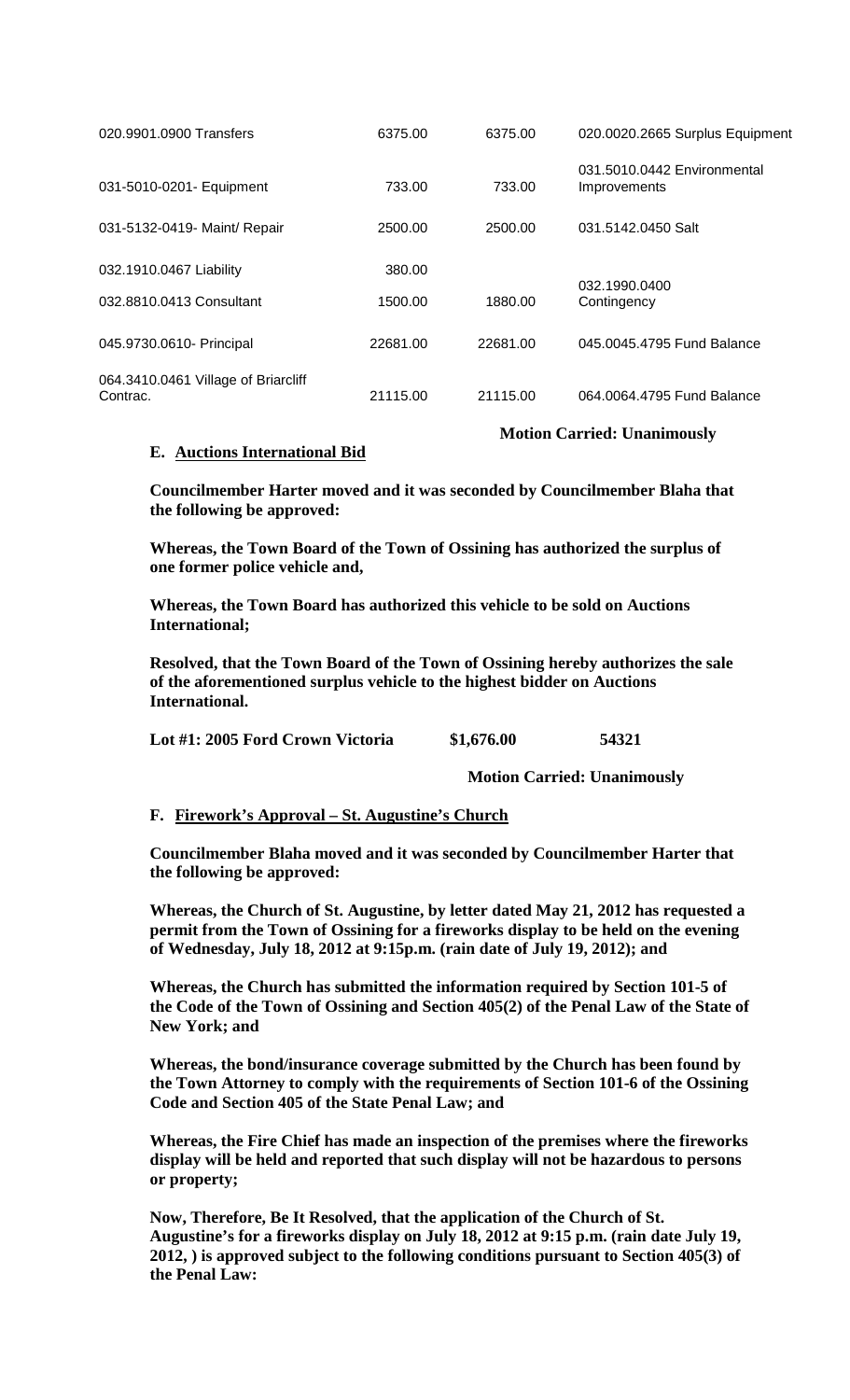- **1. The actual point at which the fireworks are to be fired shall be at least 200 feet from the nearest permanent building, public highway or railroad or other means of travel and at least 50 feet from the nearest above-ground telephone or telegraph line, tree or other overhead obstruction;**
- **2. The audience at such display shall be restrained behind lines at least 150 feet from the point at which the fireworks are discharged and only persons in active charge of the display shall be allowed inside these lines;**
- **3. All fireworks that fire a projectile shall be so set up that the Projectile will go into the air as nearly as possible in a vertical direction, unless such fireworks are to be fired from the shore or a lake or other large body of water, in which case they may be directed in such manner that the falling residue from the deflagration will fall into such lake or body of water;**
- **4. Any fireworks that remain unfired after the display is concluded shall be immediately disposed of in a way safe for the particular type of fireworks remaining;**
- **5. No fireworks display shall be held during any wind storm in which the wind reaches a velocity of more than 30 miles per hour;**
- **6. All persons in actual charge of firing the fireworks shall be over the age of 18 years, competent and physically fit for the task;**
- **7. There shall be at least 2 such operators consistently on duty during the discharge; and**
- **8. At least 2 soda acid or other approved type fire extinguishers of at least 2 and onehalf gallons capacity each shall be kept at as widely separated points as possible within the actual area of the display; and it is further**
- **9. Resolved, that a copy of this Resolution duly certified by the Town Clerk of the Town of Ossining shall constitute a Permit, meeting the requirements of the Code of the Town of Ossining and the Penal Law of the State of New York.**

## **Motion Carried: Unanimously**

## **G. Approval of Bid- North State Road Drainage Project**

**Councilmember Harter moved and it was seconded by Councilmember Wilcher that the following be approved:**

**Whereas, the Town of Ossining has opened Capital Project #2012-2180 entitled "North State Road Drainage"; and** 

**Whereas, the Town of Ossining publically advertised and received bids for this project, entitled "Installation of Twin 48" Diameter Pipes and Drainage Chambers", according to specifications written by the Town Engineer;** 

**Now therefore be it resolved that the Town Board of the Town of Ossining hereby awards the contract on this project to the lowest responsible bidder in the amount of \$39,735 to Cont-Tech Construction Technology, Inc. of 28 Lakeview Drive in Yorktown Heights, New York, at the recommendation of the Town Engineer and review of the Town Attorney.**

**Motion Carried: Unanimously**

## **H. Budget Adjustment**

**Councilmember Wilcher moved and it was seconded by Councilmember Harter that the following be approved:**

**Resolved, that the Town Board of the Town of Ossining hereby makes the following budget adjustments to the 2012 adopted budget:**